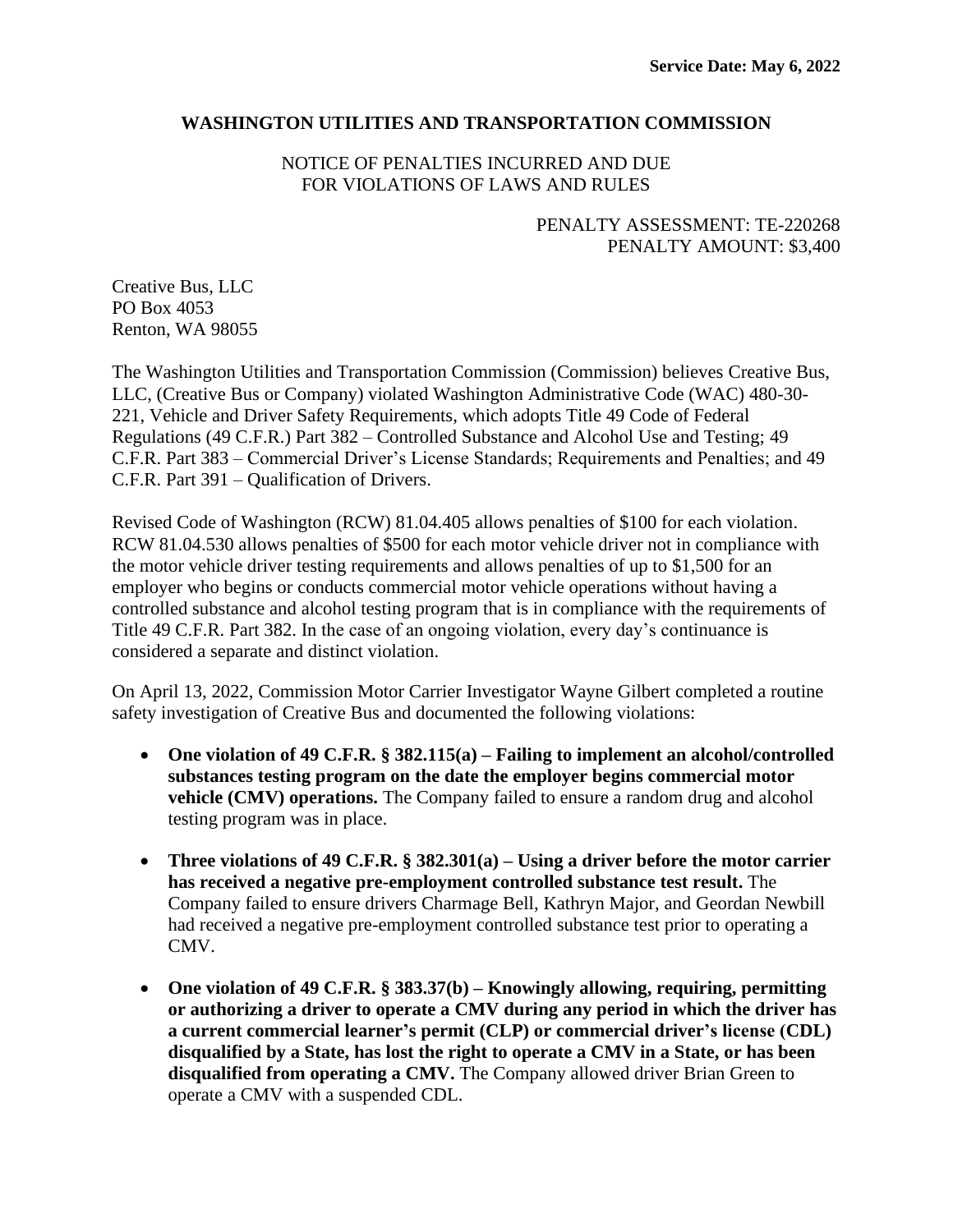• **Three violations of 49 C.F.R. § 391.45(a) – Using a driver not medically examined and certified.** The Company allowed driver Michael Langdon to operate a CMV without having a valid medical certificate on three occasions between October 9 and 16, 2021.

The Commission considered the following factors in determining the appropriate penalties for these violations:

- 1. **How serious or harmful the violations are to the public.** The violations noted are serious and potentially harmful to the public. Passenger transportation companies that: (1) fail to implement drug and alcohol testing programs, (2) fail to receive pre-employment controlled substance tests prior to allowing drivers to operate CMVs, (3) allow drivers to operate CMVs without having a valid CDL, and (4) allow drivers to operate CMVs without having a valid medical certificate, put their customers and the traveling public at risk. These violations present significant safety concerns.
- 2. **Whether the violations were intentional.** Considerations include:
	- Whether the Company ignored Staff's previous technical assistance; and
	- Whether there is clear evidence through documentation or other means that shows the Company knew of and failed to correct the violation.

On July 7, 2006, the Commission received Michael Contrell Langdon d/b/a Creative Bus' application for charter and excursion authority. In the application, Michael Langdon, owner of Creative Bus, acknowledged the Company's responsibility to understand and comply with applicable motor carrier safety rules.

On July 19, 2010, the Commission received an application to change the company's name to Creative Bus, LLC. In the application Michael Langdon acknowledged the Company's responsibility to understand and comply with applicable motor carrier safety rules.

The Company knew or should have known about these requirements.

- 3. **Whether the Company self-reported the violations.** Creative Bus did not self-report these violations.
- 4. **Whether the Company was cooperative and responsive.** The Company was cooperative throughout the safety investigation and expressed a desire to come into compliance.
- 5. **Whether the Company promptly corrected the violations and remedied the impacts.**  Creative Bus has corrected the discovered violations.
- 6. **The number of violations.** Staff identified 15 violation types with a total of 33 individual occurrences during the safety investigation of Creative Bus. Of those violations, Staff identified four violation type with eight individual occurrences that warrant penalties in accordance with the Commission's Enforcement Policy.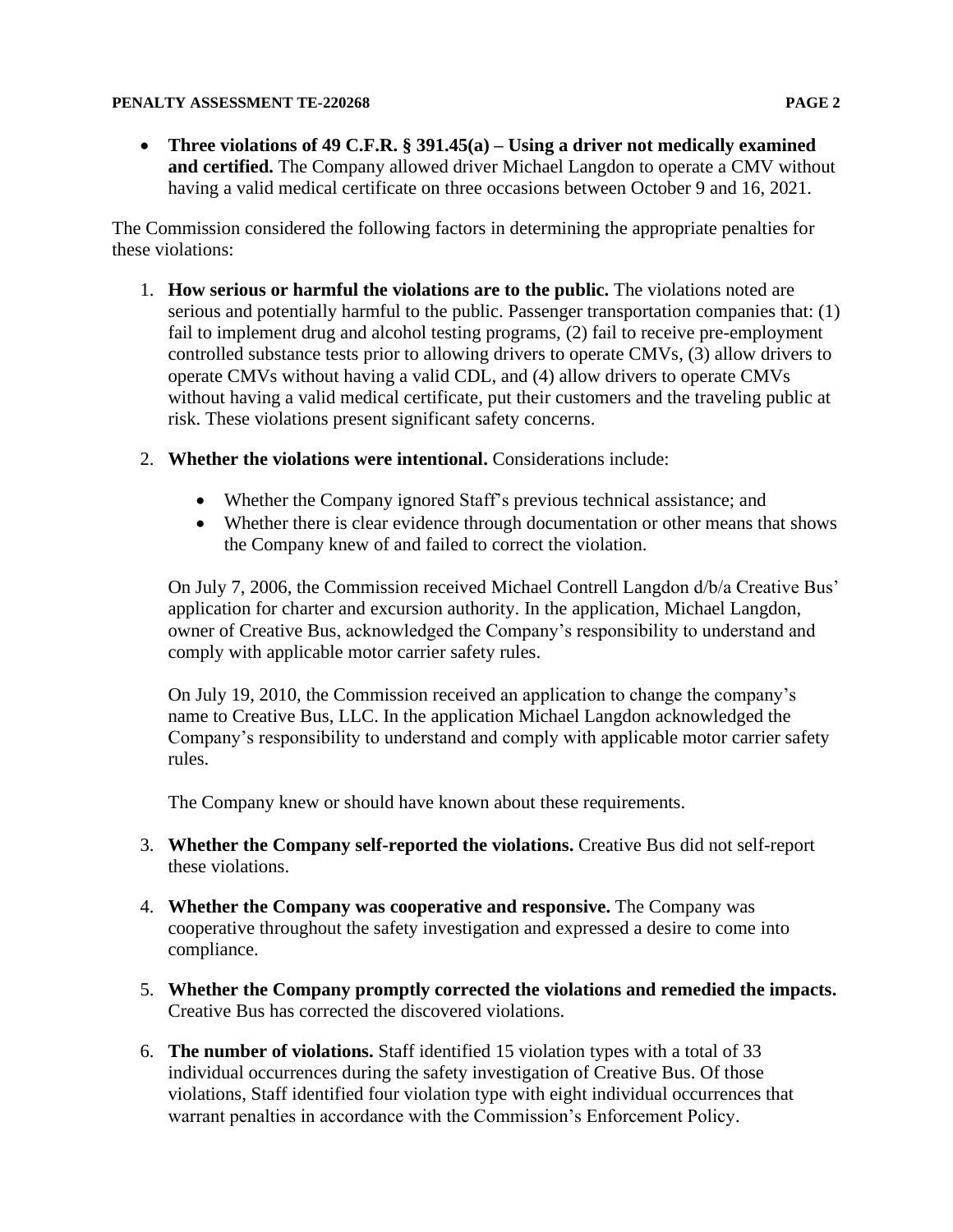- 8. **The likelihood of recurrence.** Staff provided technical assistance with specific remedies to help the Company assess how well its safety management controls support safe operations and how to begin improving its safety performance. The Company was cooperative throughout the safety investigation and expressed a desire to come into compliance. In light of these factors, Staff believes that the likelihood of recurrence is low.
- 9. **The Company's past performance regarding compliance, violations, and penalties.**  On February 20, 2009, the Commission assessed a \$200 penalty against Creative Bus for failing to file an annual safety report by December 31, 2008, in Docket TE-090226. The Company paid the penalty in full on April 9, 2009.

On June 19, 2017, the Commission assessed a \$1,000 penalty against Creative Bus for failing to file an annual report and pay regulatory fees in Docket TE-170610. The Company paid regulatory fees in full on December 11, 2017.

On February 4, 2021, Creative Bus's charter and excursion certificate was cancelled for failing to file acceptable proof of insurance in Docket TE-210076. The Company's certificate was reinstated on March 8, 2021.

- 10. **The Company's existing compliance program.** Michael and Ranjana Langdon are responsible for the Company's safety compliance program.
- 11. **The size of the Company.** Creative Bus currently operates four CMVs and employs 10 drivers. The Company reported \$100,000 in gross revenue for the fiscal year ending December 31, 2021.

The Commission's Enforcement Policy provides that some Commission requirements are so fundamental to safe operations that the Commission will issue mandatory penalties for each occurrence of a first-time violation.<sup>1</sup> The Commission generally will assess penalties by violation category, rather than per occurrence, for first-time violations of those critical regulations that do not meet the requirements for mandatory penalties. The Commission will assess penalties for any equipment violation meeting the Federal Motor Carrier Safety Administration's "out-of-service" criteria and also for repeat violations of critical regulations, including each occurrence of a repeat violation.

The Commission has considered these factors and determined that it should penalize Creative Bus \$3,400 (Penalty Assessment), calculated as follows:

<sup>&</sup>lt;sup>1</sup> Docket A-120061 – Enforcement Policy of the Washington Utilities & Transportation Commission – Section V.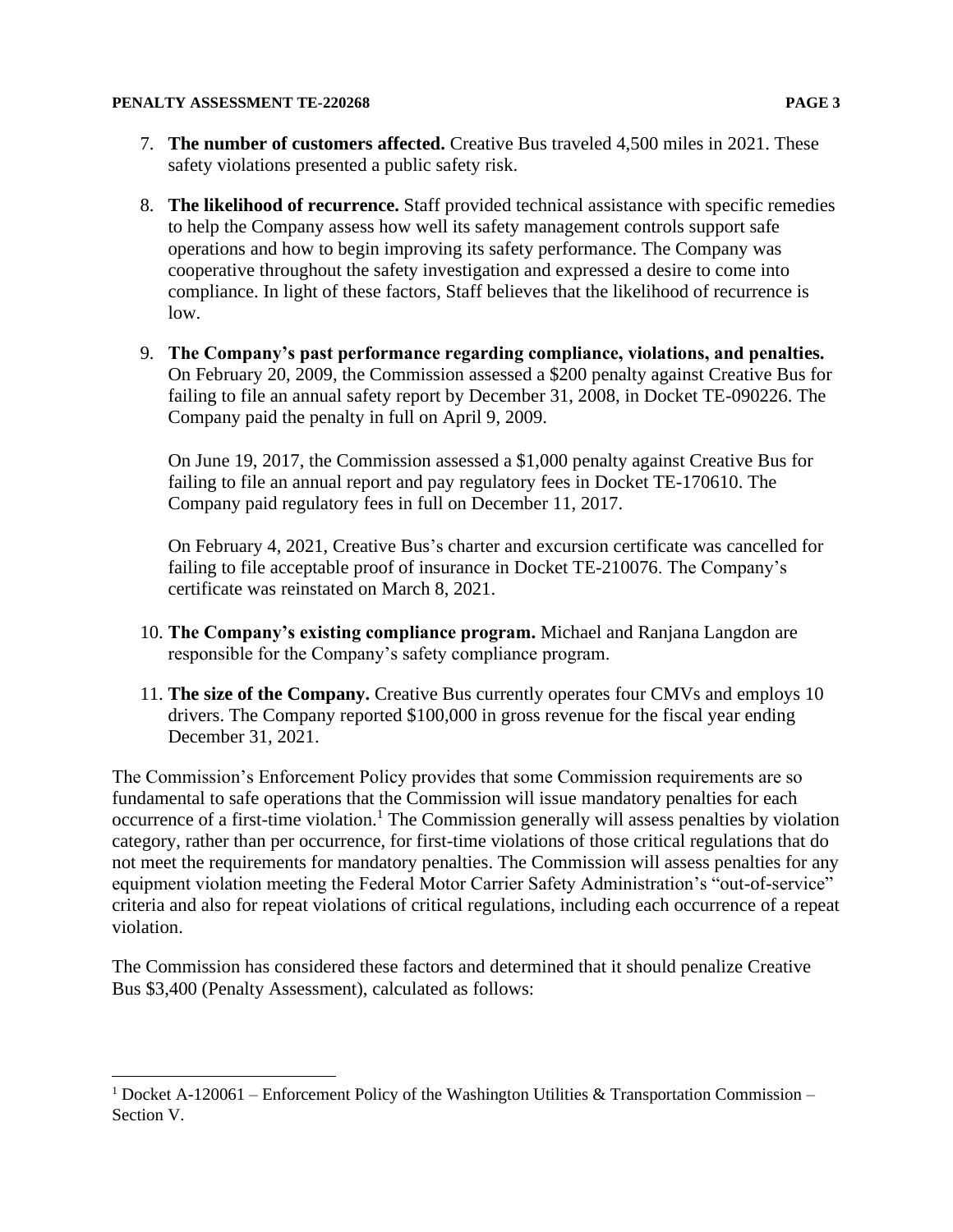- One violation of 49 C.F.R. § 382.115(a) Failing to implement an alcohol/controlled substances testing program on the date the employer begins commercial motor vehicle (CMV) operations. The Commission assesses a penalty of \$1,500 for this acute violation.
- Three violations of 49 C.F.R.  $\S 382.301(a) Using a driver before the motor carrier has$ received a negative pre-employment controlled substance test result. The Commission assesses a \$500 penalty for each occurrence of these critical violations for a total of \$1,500.
- One violation of 49 C.F.R. §383.37(b) Knowingly allowing, requiring, permitting or authorizing a driver to operate a CMV during any period in which the driver has a current CLP or CDL disqualified by a State, has lost the right to operate a CMV in a State, or has been disqualified from operating a CMV. The Commission assesses a penalty of \$100 for this acute violation.
- Three violations of 49 C.F.R. § 391.45(a) Using a driver not medically examined and certified. The Commission assesses a \$100 penalty for each occurrence of these criticaltype violations for a total of \$300.

This information, if proven at a hearing and not rebutted or explained, is sufficient to support the penalty assessment.

Your penalty is due and payable now. If you believe any or all of the violations did not occur, you may deny committing the violation(s) and contest the penalty through evidence presented at a hearing or in writing. Alternatively, if there is a reason for any or all of the violations that you believe should excuse you from the penalty, you may ask for mitigation (reduction) of the penalty through evidence presented at a hearing or in writing. The Commission will grant a request for hearing only if material issues of law or fact require consideration of evidence and resolution in a hearing. Any request to contest the violation(s) or for mitigation of the penalty must include a written statement of the reasons supporting that request. Failure to provide such a statement will result in denial of the request. *See* RCW 81.04.405.

If you properly present your request for a hearing and the Commission grants that request, the Commission will review the evidence supporting your dispute of the violation(s) or application for mitigation in a Brief Adjudicative Proceeding before an administrative law judge. The administrative law judge will consider the evidence and will notify you of their decision.

**You must act within 15 days after receiving this Penalty Assessment** to do one of the following:

- Pay the amount due.
- Contest the occurrence of the violation(s).
- Admit the violations but request mitigation of the penalty amount.

Please indicate your selection on the enclosed form and submit it electronically through the Commission's web portal **within FIFTEEN (15) days** after you receive this notice. If you are unable to use the web portal, you may submit it via email to records@utc.wa.gov. If you are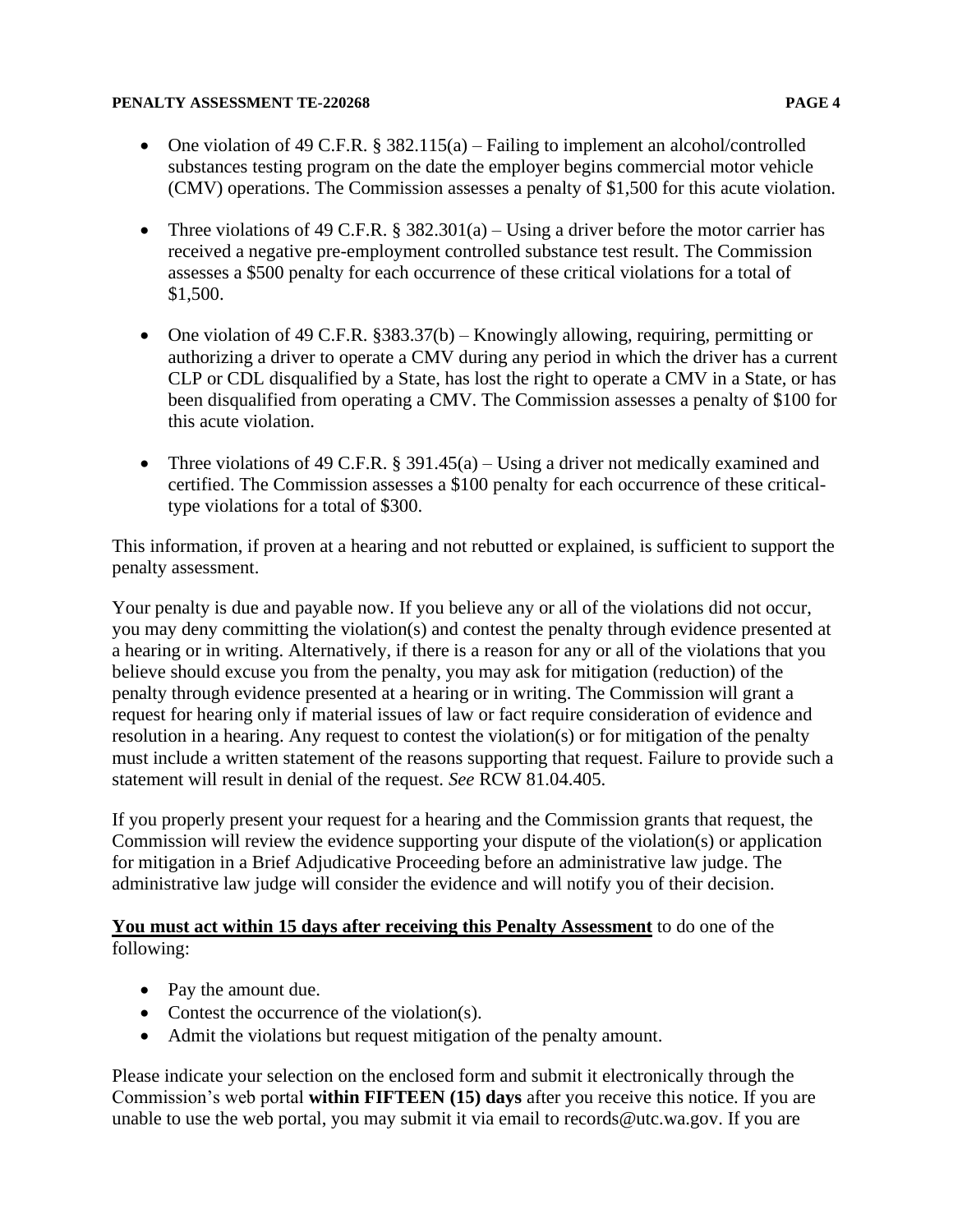unable to submit the form electronically, you may send a paper copy to the Washington Utilities and Transportation Commission, PO Box 47250, Olympia, Washington 98504-7250.

**If you do not act within 15 days,** the Commission may take additional enforcement action, including but not necessarily limited to suspending or revoking your certificate to provide regulated service, assessing additional penalties, or referring this matter to the Office of the Attorney General for collection.

DATED at Lacey, Washington, and effective May 6, 2022.

/s/*Michael Howard on behalf ofr* RAYNE PEARSON Director, Administrative Law Division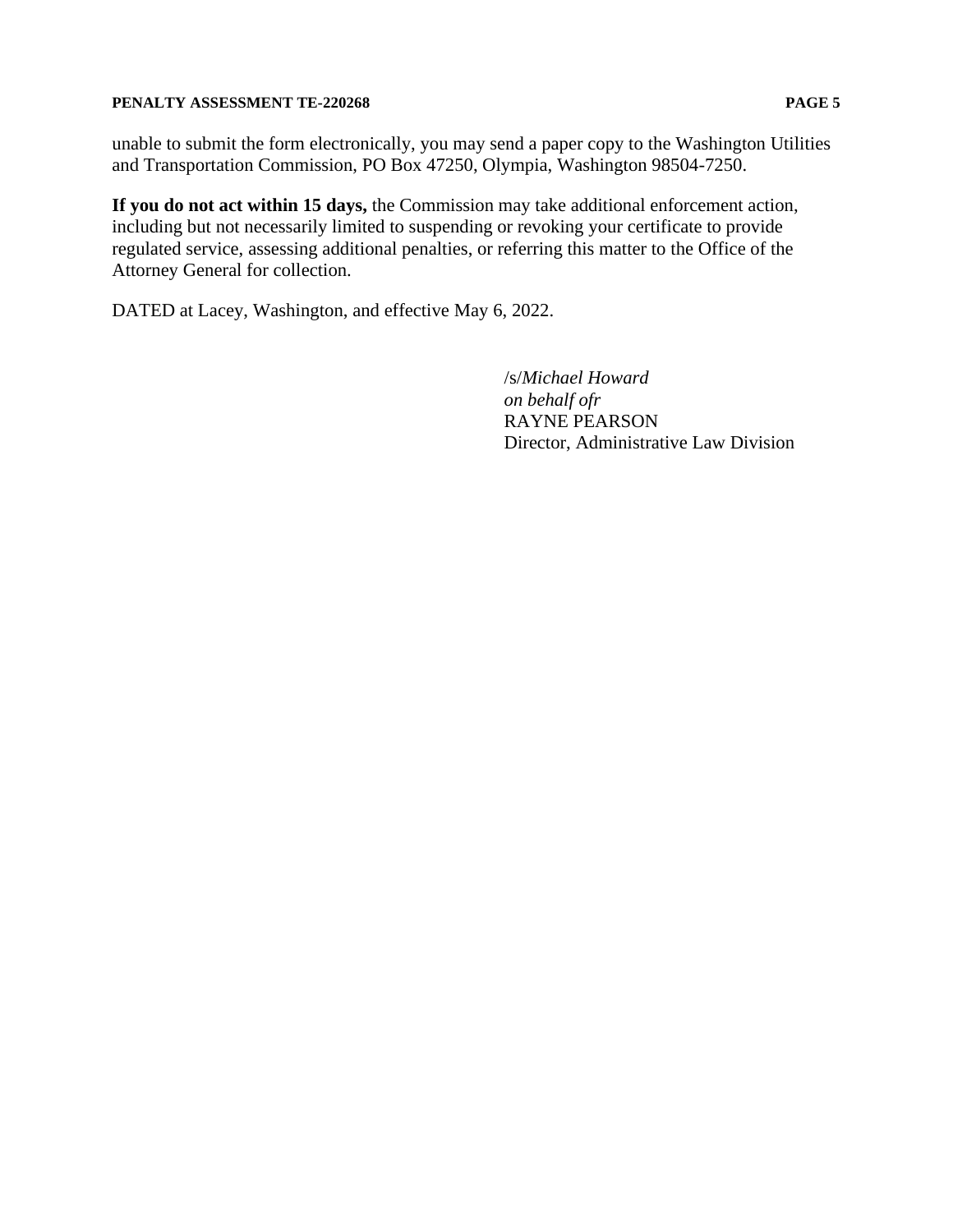## **WASHINGTON UTILITIES AND TRANSPORTATION COMMISSION** PENALTY ASSESSMENT TE-220268

**PLEASE NOTE***:* You must complete and sign this document, and send it to the Commission within 15 days after you receive the penalty assessment. Use additional paper if needed. I have read and understand RCW 9A.72.020 (printed below), which states that making false statements under oath is a class B felony. I am over the age of 18, am competent to testify to the matters set forth below and I have personal knowledge of those matters. I hereby make, under oath, the following statements.



[ ] 1. **Payment of penalty.** I admit that the violations occurred and enclose \$3,400 in payment of the penalty.

- [ ] 2. **Contest the violation(s).** I believe that the alleged violation(s) did not occur for the reasons I describe below (**if you do not include reasons supporting your contest here, your request will be denied)**:
	- a) I ask for a hearing to present evidence on the information I provide above to an administrative law judge for a decision.
- OR  $\parallel$  b) I ask for a Commission decision based solely on the information I provide above.
- [ ] 3. **Application for mitigation.** I admit the violations, but I believe that the penalty should be reduced for the reasons set out below **(if you do not include reasons supporting your application here, your request will be denied)**:
	- a) I ask for a hearing to present evidence on the information I provide above to an administrative law judge for a decision.
- OR  $\Box$  b) I ask for a Commission decision based solely on the information I provide above.

I declare under penalty of perjury under the laws of the State of Washington that the foregoing, including information I have presented on any attachments, is true and correct.

| Dated: | [month/day/year], at |  | [city, state] |
|--------|----------------------|--|---------------|
|--------|----------------------|--|---------------|

\_\_\_\_\_\_\_\_\_\_\_\_\_\_\_\_\_\_\_\_\_\_\_\_\_\_\_\_\_\_\_\_\_\_\_\_\_ \_\_\_\_\_\_\_\_\_\_\_\_\_\_\_\_\_\_\_\_\_\_\_\_\_\_\_

Name of Respondent (company) – please print Signature of Applicant